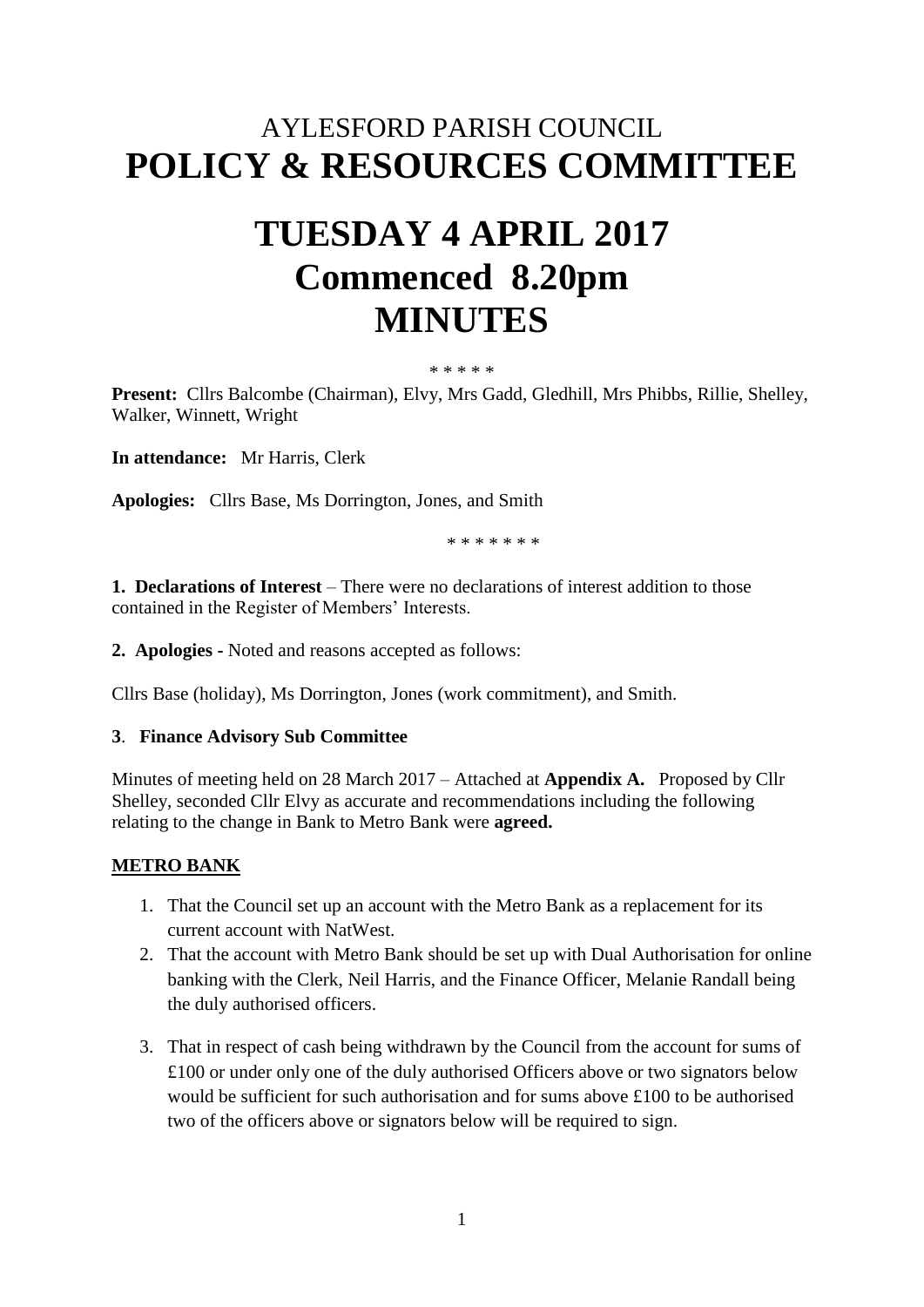4. That the Council's signatories to the account be the two Council Officers set out in 2 above together with the following:- Chairman of the Council (Councillor John Balcombe) and Councillors Denis Elvy, Joyce Gadd, Roger Gledhill and Tom Shelley.

# **4**. **Accounts for Payment**

Payment list attached at **Appendix B.** 22 payments totalling £37812.09 were checked and proposed for payment by Cllr Mrs Gadd, checked and seconded by Cllr Elvy and **agreed.**

- **5. Law and Order** No report to this meeting.
- **6**. **Rugby Club/Netball League** No report to this meeting.
- **7. Flood Defences –** No report to this meeting.
- **8. Council Vacancies -** 3 Aylesford South.
- **9. Parish Office** No report to this meeting.

**10. Banners on Forstal Road Recreation Ground Fence** - Clerk submitted a draft policy for the placing of banners on the Forstal Road recreation ground fence and the following was agreed:-

#### FORSTAL ROAD BANNER POLICY

#### With Effect from May 2017

Due to the increasing number of requests, the standard of banners, wear and tear on the fence and the general appearance of the entrance to the community centre/parish office, the policy for agreement to organisations having banners needs to be addressed.

The area of the fence to be used for the banners is from the gate to the first lamp post and there will be a maximum of 6 banners permitted of which no more than 3 can be a permanent commercial banner. Permanent commercial banners are banners for commercial premises in Aylesford village or for which the activity is in the village or on the Forstal Road recreation ground. The remaining 3 banner sites will be for community/charity events or monthly/annual/one off commercial events.

All banners must be approved by the Clerk before installation. Applications will be considered based on space available and with the following criteria:

- 1. Permanent commercial banners will be charged  $\pounds 100$  per year effective from 1May 2017. Annual invoices will be issued. If these spaces are not taken up they will remain vacant and will not be used by other users.
- 2. Permanent banners for community/charity organisations with weekly events in the Aylesford area will be considered individually for free banner installation.